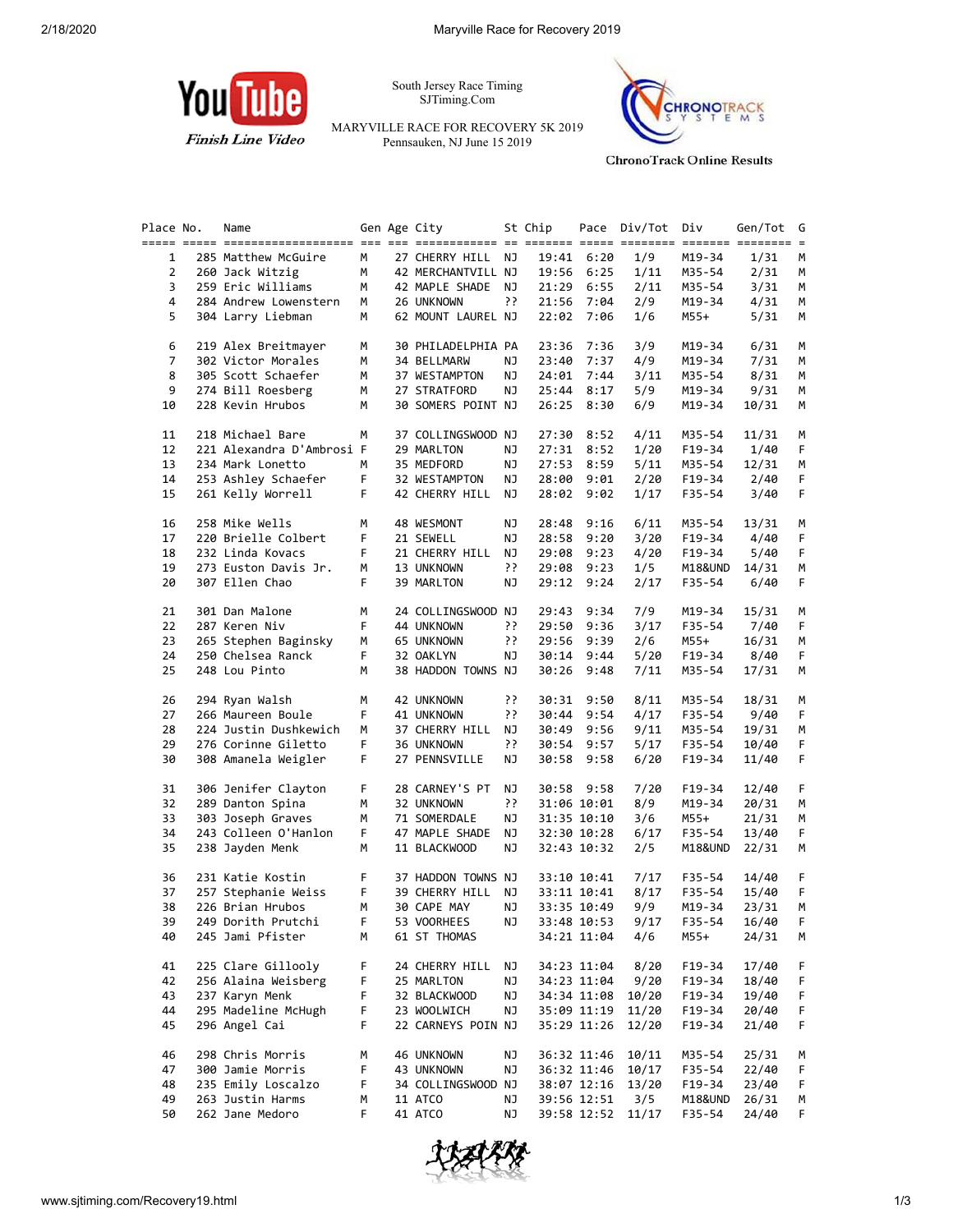| Place No. | Name                      |    | Gen Age City       |           | St Chip |             | Pace Div/Tot | Div        | Gen/Tot G         |    |
|-----------|---------------------------|----|--------------------|-----------|---------|-------------|--------------|------------|-------------------|----|
|           | =================         |    |                    |           |         |             |              |            | escesse escesse e |    |
| 51        | 309 Amanda Erdman         | F. | 29 TURNERSVILL     | NJ        |         | 41:04 13:13 | 14/20        | $F19 - 34$ | 25/40             | F  |
| 52        | 240 Marianne Miller       | F  | 36 MEDFORD LAKE NJ |           |         | 41:29 13:22 | 12/17        | $F35 - 54$ | 26/40             | F  |
| 53        | 229 Ginny Iannello        | F. | 16 WEST DEPTFOR NJ |           |         | 41:45 13:27 | 1/3          | F18&UND    | 27/40             | F  |
| 54        | 255 Cathy Wall            | F. | 48 WEST DEPTFOR NJ |           |         | 41:54 13:29 | 13/17        | F35-54     | 28/40             | F  |
| 55        | 278 Lindsay Hoosack       | F  | 35 UNKNOWN         | יִ        |         | 42:04 13:33 | 14/17        | F35-54     | 29/40             | F  |
| 56        | 299 Norman Ostroff        | М  | 72 CHERRY HILL     | NJ        |         | 42:27 13:40 | 5/6          | M55+       | 27/31             | M  |
| 57        | 227 Natalie Hrubos        | F  | 34 COLLINGSWOOD NJ |           |         | 43:33 14:01 | 15/20        | $F19 - 34$ | 30/40             | F. |
| 58        | 293 Monica Walsh          | F  | 32 UNKNOWN         | יִ        |         | 44:19 14:16 | 16/20        | $F19-34$   | 31/40             | F  |
| 59        | 277 Gwyneth Heusser       | F. | 46 UNKNOWN         | יִ        |         | 44:30 14:20 | 15/17        | F35-54     | 32/40             | F  |
| 60        | 290 Cynthia Stinger       | F  | 46 UNKNOWN         | יִ        |         | 44:30 14:20 | 16/17        | $F35 - 54$ | 33/40             | F  |
| 61        | 297 Francesca Dominiann F |    | 21 NEW CITY        | <b>NY</b> |         | 46:51 15:05 | 17/20        | F19-34     | 34/40             | F. |
| 62        | 270 Kaya Davis            | F. | 12 UNKNOWN         | יִ        |         | 46:56 15:07 | 2/3          | F18&UND    | 35/40             | F  |
| 63        | 272 Cruz Davis            | M  | 5 UNKNOWN          | יִ        |         | 47:54 15:25 | 4/5          | M18&UND    | 28/31             | M  |
| 64        | 269 Euston Davis          | M  | 46 UNKNOWN         | יִ        |         | 47:55 15:26 | 11/11        | M35-54     | 29/31             | M  |
| 65        | 233 Zipporah Lockett      | F. | 33 RUNNEMEDE       | ΝJ        |         | 49:06 15:49 | 18/20        | $F19-34$   | 36/40             | F  |
| 66        | 241 Saidah Miller         | F. | 47 GLENSIDE        | PA        |         | 49:06 15:49 | 17/17        | F35-54     | 37/40             | F  |
| 67        | 291 Nneka Tull            | F  | 31 UNKNOWN         | יִ        |         | 52:14 16:49 | 19/20        | $F19 - 34$ | 38/40             | F  |
| 68        | 268 Drew Davis            | F  | 33 UNKNOWN         | יִ        |         | 52:27 16:53 | 20/20        | $F19-34$   | 39/40             | F  |
| 69        | 271 Rosario Davis         | F. | 6 UNKNOWN          | יִ        |         | 52:27 16:53 | 3/3          | F18&UND    | 40/40             | F  |
| 70        | 292 Malachi Tull          | M  | 9 UNKNOWN          | יִ        |         | 52:29 16:54 | 5/5          | M18&UND    | 30/31             | M  |
| 71        | 288 Joseph Powell         | M  | 72 UNKNOWN         | יי        |         | 58:50 18:57 | 6/6          | $M55+$     | 31/31             | M  |
|           |                           |    |                    |           |         |             |              |            |                   |    |



## OVERALL WINNERS - 5K

TOP MALE FINISHERS

| Place No. | Name                  | Ag City            |     | St Time |
|-----------|-----------------------|--------------------|-----|---------|
|           |                       |                    |     |         |
| 1         | 285 Matthew McGuire   | 27 CHERRY HILL     | NJ  | 19:41   |
| 2         | 260 Jack Witzig       | 42 MERCHANTVILL    | NJ  | 19:56   |
| 3         | 259 Eric Williams     | 42 MAPLE SHADE     | NJ  | 21:29   |
| 4         | 284 Andrew Lowenstern | 26 UNKNOWN         | ??  | 21:56   |
| 5         | 304 Larry Liebman     | 62 MOUNT LAUREL NJ |     | 22:02   |
| 6         | 219 Alex Breitmayer   | 30 PHILADELPHIA PA |     | 23:36   |
| 7         | 302 Victor Morales    | 34 BELLMARW        | NJ  | 23:40   |
| 8         | 305 Scott Schaefer    | 37 WESTAMPTON      | NJ  | 24:01   |
| 9         | 274 Bill Roesberg     | 27 STRATFORD       | NJ  | 25:44   |
| 10        | 228 Kevin Hrubos      | 30 SOMERS POINT    | N J | 26:25   |

## TOP FEMALE FINISHERS

| Place No. | Name                               | Ag City        |     | St Time |
|-----------|------------------------------------|----------------|-----|---------|
|           |                                    |                |     |         |
| 1         | 221 Alexandra D'Ambrosi 29 MARLTON |                | NJ  | 27:31   |
| 2         | 253 Ashley Schaefer                | 32 WESTAMPTON  | NJ. | 28:00   |
| 3         | 261 Kelly Worrell                  | 42 CHERRY HILL | NJ. | 28:02   |
| 4         | 220 Brielle Colbert                | 21 SEWELL      | NJ. | 28:58   |
| 5         | 232 Linda Kovacs                   | 21 CHERRY HILL | NJ. | 29:08   |
| 6         | 307 Ellen Chao                     | 39 MARLTON     | NJ  | 29:12   |
| 7         | 287 Keren Niv                      | 44 UNKNOWN     | د د | 29:50   |
| 8         | 250 Chelsea Ranck                  | 32 OAKLYN      | NJ  | 30:14   |
| 9         | 266 Maureen Boule                  | 41 UNKNOWN     | د د | 30:44   |
| 10        | 276 Corinne Giletto                | 36 UNKNOWN     | د د | 30:54   |



## 5K AGE-GROUP RESULTS

MALE AGE GROUP: 1 - 18 (2 WINNERS)

Place No. Name Manuel Age City St Time